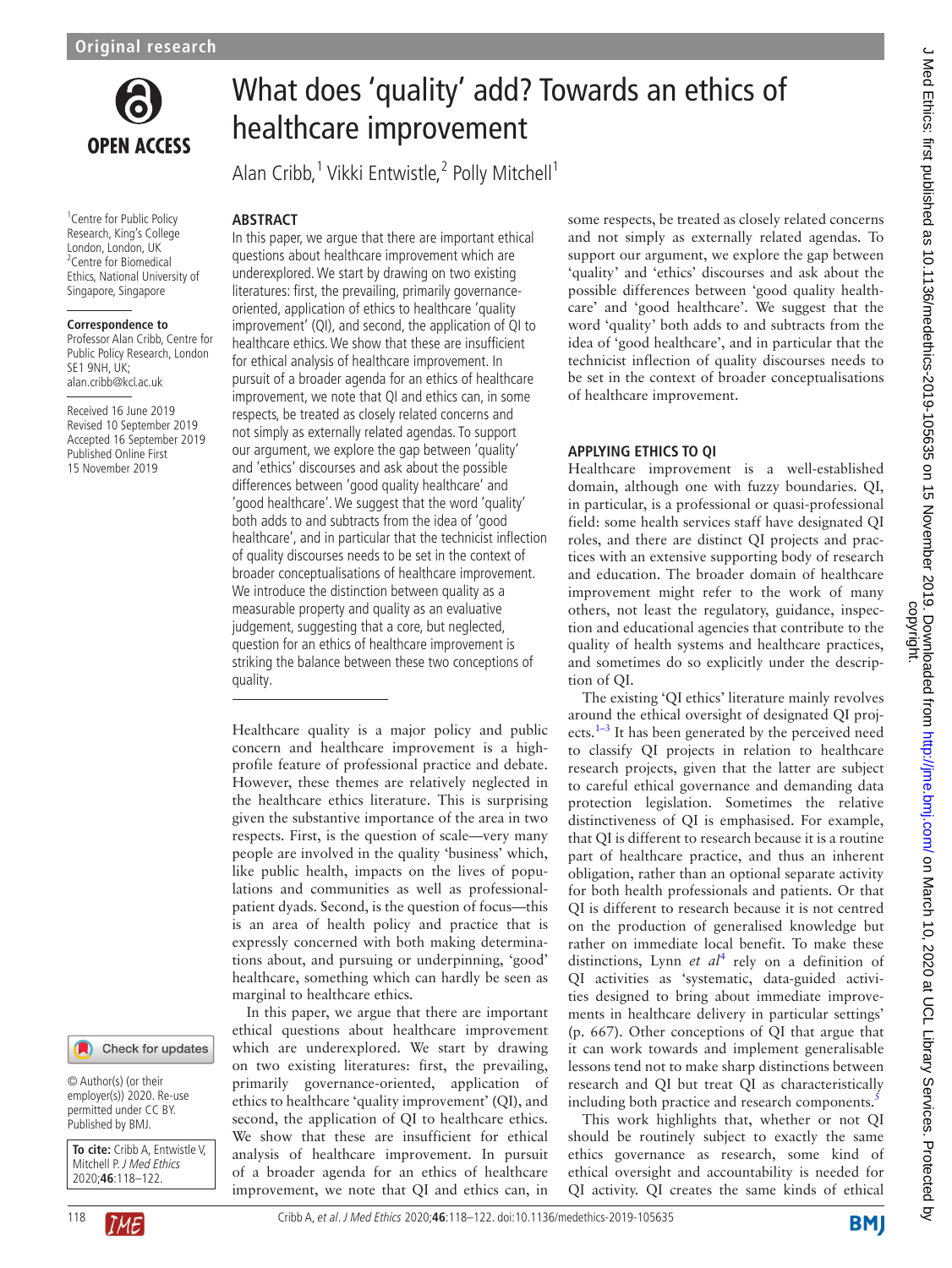challenges as any other kind of healthcare-related activity; for example, it can produce harm, waste resources, treat individuals and groups unfairly, fail to respect privacy and so on. Some authors and agencies have thus proposed principles and safeguards to protect human subjects from QI activity, and propor-tionate forms of accountability to underpin these.<sup>[4](#page-3-1)</sup> As part of a set of concerns that include attention to such things as privacy and appropriate consent processes, they argue that '(t)he gains from a QI activity should justify the resources spent and the risks imposed on participants' and '(a) QI activity should be designed to limit risks while maximising potential benefits and to ensure that risks to an individual human participant are balanced by expected benefits to the participant and to society' (p. 668).

Although it involves some simplification, we suggest that QI is currently often framed as a set of techniques, or a 'technology', and the business of ethically appraising QI tends to be treated as a form of technology appraisal with utilitarian calculation at its backbone. In the above quotations, for example, QI activities are presented as being directed towards 'gains' or 'benefits' which have to outweigh the associated 'resources' and 'risks'. This is, of course, accompanied by attention to important side-constraints such as consent. But in a guide to managing QI ethics, $3$  the need for ethical oversight is itself explained by the fact that QI activities risk creating physical or psychological harms from which people need protection rather than by reference to any questioning of the values inherent in QI purposes or processes. In practice, of course, QI activities can be ethically analysed like any other kind of healthcare activity. They rest on assumptions about what matters and they deploy specific methods. For example, even a 'routine' intervention that consists of guidance designed to underpin the clinical effectiveness of a treatment raises ethical questions about the ways in which effectiveness is defined and the broader ethical effects and defensibility of clinical guidance. In other words, the literature on QI ethics governance does comparatively little to question the broader ethical constitution of QI; for example, to acknowledge or unpack the full range of goods that are served by, or embodied in, QI activities, or to reflect on the ethical status of the practice of QI.

## **Applying QI to ethics**

There are, of course, many possible conceptions of, and dimensions of, quality. $6-9$  In healthcare contexts, quality is often equated with some relatively focused concerns—most frequently that healthcare practices should be effective and safe—but it can be extended to include an indeterminate number of other considerations. For example, the highly influential Institute of Medicine account of quality includes six dimensions—effectiveness, safety, timeliness, efficiency, equity and patient-centredness.<sup>8</sup> One small part of the vast healthcare quality literature focuses on the idea of 'ethics quality', that is, on ethics as a dimension of quality.

The idea of ethics quality has been adopted by the US Veterans Health Administration (VHA) in order to ensure that ethics specifically, attention to the underpinning and enactment of appropriate ethical standards—is included in the quality assurance and improvement efforts of their healthcare institutions. An important founding text in this field is Susan M Wolf's 1994 paper 'Quality Assessment of Ethics in Health Care'.<sup>[10](#page-3-6)</sup> Wolf argues that the rise of bioethics in the USA in the 1970s and 1980s coincided with the rise of healthcare quality assurance. The latter was needed, among other reasons she cites, to protect standards and serve public accountability in an era of costcontainment. Yet, Wolf is keen to stress, bioethics largely stood apart from these other developments and did little to concretely

specify and assess the ethical standards it was recommending, perhaps because bioethicists were generally suspicious of ethics enforcement: "Increasingly, we see the quality of other dimensions of care routinely assessed. Ethics is not" (p. 123).

Wolf called for the core logic and methods of quality assurance to be applied to ethics. This entailed (a) specifying good quality in ethics, (b) formulating and applying measures of ethics quality, (c) using feedback loops to bring about change. The VHA's work on what they label 'integrated ethics' (IE) can be seen as a full-blown realisation of this call. $^{11}$  It represents the harnessing of QI for ethics:

IE explicitly calls on health care organizations to employ the tools of QI to systematically identify recurring ethical concerns, conduct root cause analyses, and develop systemic solutions to close "ethics quality gaps". (p. 3)

An 'ethics quality gap' is the difference between prevailing ethics practices and good ethics practices. It is presented as something that can be subjected to and identified from measurement. For example, a healthcare institution may espouse norms of confidentiality or cultural sensitivity with regard to professional behaviours, or may see the transparency of its senior management board as ethically important. The IE approach involves designing measures to capture the level of adherence to such standards, and if gaps are identified, implementing interventions such as the following: 'redesigning work processes to better support ethical practices; implementing checklists, reminders and decision support; developing specific protocols to promote ethical practices and redesigning incentive or reward systems to motivate practice in accordance with ethics standards'  $(p. 5)$ .<sup>[12](#page-3-8)</sup>

This application of QI to ethics quality reinforces the picture of QI as a technology—as about tools and techniques; in so doing, it usefully underlines the distance between QI and the more open-ended and qualitative ways in which healthcare improvement might be discussed and in which ethics is normally discussed. It thus also raises some fundamental questions about the nature and meaning of quality (which we will turn to in the 'Better quality healthcare or better healthcare?' section).

It seems to us that most bioethicists will have ambivalent feelings about the account of ethics quality summarised here. On the one hand, they may readily accept the challenge that bioethics often operates too far from the specifics of practice, and therefore welcome the ambition of those who are seeking to 'narrow the gap between ethics rhetoric and clinical action' (p.  $128$ ).<sup>[10](#page-3-6)</sup> On the other hand, they are likely to be sceptical about the idea of, and measurement of, ethics quality, and about a technological approach to ethics more broadly. Such scepticism would arise from the insight that there is something inherently contentious about what counts as success in ethics and from a closely related concern about instrumentalism in ethics, that is, about a model that treats ethics *ends* as something that can be separated out from *mean*s such as incentives. For example, the VHA identifies 'shared decision-making' (SDM) between clinicians and patients as an important professional norm and a dimension of ethics quality. But there are deep-seated contests about what counts as SDM and about exactly how much of what kinds of SDM are ethically desirable in different contexts, for different populations and for what reasons. $^{13}$  <sup>14</sup> In addition, the institutional frameworks that support SDM cannot be separated from these contests. SDM practised as a result of a system of extrinsic incentives is, prima facie, not the same as SDM practised without such incentives. The same applies to other, including seemingly weaker, mechanisms such as protocols, checklists and decision support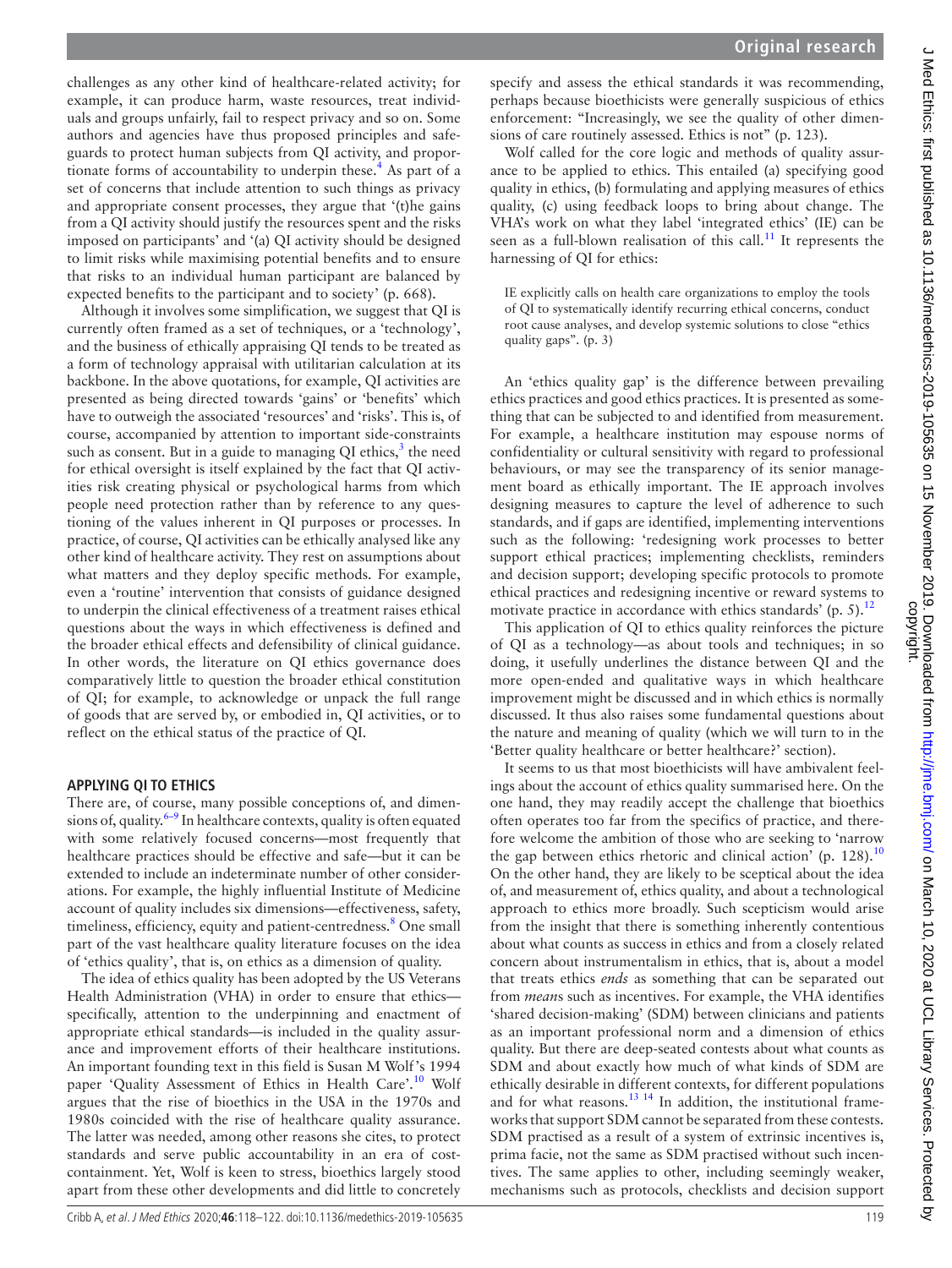# **Original research**

tools. We might, for instance, want to argue that, or investigate whether, protocolised SDM is less authentic and responsive than non-protocolised SDM. The chosen mechanisms are constitutive of the ends, because judgements of ethics quality are not about surface behaviours but about systems of actions and purposes that are partly constituted by broader institutional cultures.

In short, treating ethics as a suitable object for QI misapprehends the scope of ethics. Ethics—or ethical practice—cannot simply be treated as a defined end to aim towards, as the mechanisms for achieving ethical ends are also of ethical concern. Noticing the shortcomings of applying a means-ends QI model to ethics has, of course, implications for the ethics of QI more generally (discussed in the 'Applying ethics to QI' section). It highlights that even if we are inclined to see the centre of gravity of QI ethics as about the application of utilitarian thinking to a form of healthcare technology, we need to be very mindful of the need to balance this emphasis with attention to, and questioning of, the ethical constitution and implications of QI purposes and processes.

### **Better quality healthcare or better healthcare?**

Both QI and healthcare ethics are relevant to healthcare improvement, but they construct 'better healthcare' in very different ways.

When QI is understood as about technical interventions designed to bring about measurable improvements in healthcare, then 'quality' is seen as the product of, and the label for, these measurable improvements. This version of things seems to suit some facets of healthcare improvement much more than others. If we are focusing, for example, on improving the effectiveness of a particular kind of treatment then it is plausible to operationalise some criteria for effectiveness into relevant measures and equate an improvement in the measures with an improvement in that dimension of quality. The same could apply in the case of safety, operationalised as reforming specific practices to take them below a relevantly defined threshold of measurable risks and harms. However, this way of looking at things seems much less plausible in relation to ethics quality. We can certainly construct some measures of adherence to ethics standards but, we suggest, it is unlikely that we would ever view these as definitive of ethics quality: rather, at most, they might be useful but partial indicators.

In other words, technical operationalisation seems more suited to some quality-related concerns than others. But this same point could be made by contrasting different ways of understanding the nature of 'quality'. QI largely treats quality as a measurable property; by contrast, judgements about ethics are more usually seen—in the way qualitative assessments are normally understood—as about the making of non-quantitative and perhaps non-quantifiable evaluative judgements.

The ethics quality literature thus represents a useful limiting case for QI. The contrasts it highlights apply to other areas of healthcare quality and improvement, including several that feature prominently in QI literature, such as equity and personcentredness. These are arguably among the least operationalisable dimensions of healthcare quality, yet within the QI literature just as with ethics quality—they are also treated as the names of measurable properties.<sup>15–17</sup> In other words, the same concerns apply to them as to ethics quality. And when we look more closely, the more readily operationalisable dimensions of quality, such as effectiveness, safety and timeliness, are also contested and normative, $18$  and need to be specified and contextualised

to make them measurable. This suggests important limits to the operationalisation of quality more generally.

For the most part then, reference to healthcare 'quality' within QI picks out some (combination of) measurements. Claims that something will result in 'better quality healthcare' are situated within technicist discourses—with quality as a measurable property that is increased by systematic intervention (understood on a causal model close to that applied in biomedical reasoning). Indeed, QI can be seen as parallel to, or an extension of, a specific (narrow) conception of biomedical model thinking: as biomedical interventions bring about health outcomes, so QI is supposed to bring about more and better outcomes.

By contrast, claims that something will result in 'better healthcare' need not be technicist—they can instead reflect an overall evaluative judgement that something is better than a comparator. Given this account, we can say that the word 'quality' both adds and subtracts from the idea of 'better healthcare'—it adds a level of specification but at the same time disguises the inherent contestability of quality dimensions (including questions about which dimensions matter and about how these should be understood). In particular, the technicist quality discourse replaces (a) the presumption that assessments of 'better healthcare' are compatible with, and will almost always include, high levels of uncertainty and disagreement about healthcare purposes and possibilities, with (b) the presumption that it is possible, at least in principle, to close down the scope of contestation through more precise definitions and measurements.

It is important to stress that there can be broader constructions of healthcare improvement than the technological model of QI that we have emphasised. These alternatives encompass 'enlightenment' as well as 'engineering' models of change for example, recognising the importance of diffuse cultural adaptation and of various kinds of learning for healthcare actors.<sup>[19](#page-4-1)</sup> Nonetheless, these other constructions are usually anchored in approaches that operationalise quality because of the widespread and understandable commitment to the idea that responsible improvement activities must be based around carefully specified—and hence measurable—definitions of the relevant dimensions of quality whose improvement is being sought.

QI ethics has thus to begin with the recognition of the hybrid nature of QI. It is a field that is elastic (and wise) enough to include relatively open-ended and obviously value-laden ideas such as equity and person-centredness within its remit, but which is, at the same time, basically committed to seeing quality as a measurable property.

## **Towards an ethics of healthcare improvement**

A sufficiently ambitious ethics of healthcare improvement must tackle a large range of concerns. Cutting across these concerns, we have been suggesting, are critical questions about how we think about healthcare improvement including how to frame the ethics of improvement. In particular, we need to be mindful of the way QI approaches to improvement are inflected by the predominance of the 'measurable property' conception of quality. This makes the ethics of measurement and operationalisation central to QI ethics.

This is not an abstract matter. Colleagues working at any level of a healthcare system, with an interest in better healthcare, have to decide how to pursue that interest responsibly. There are a lot of advantages to operationalising quality. First,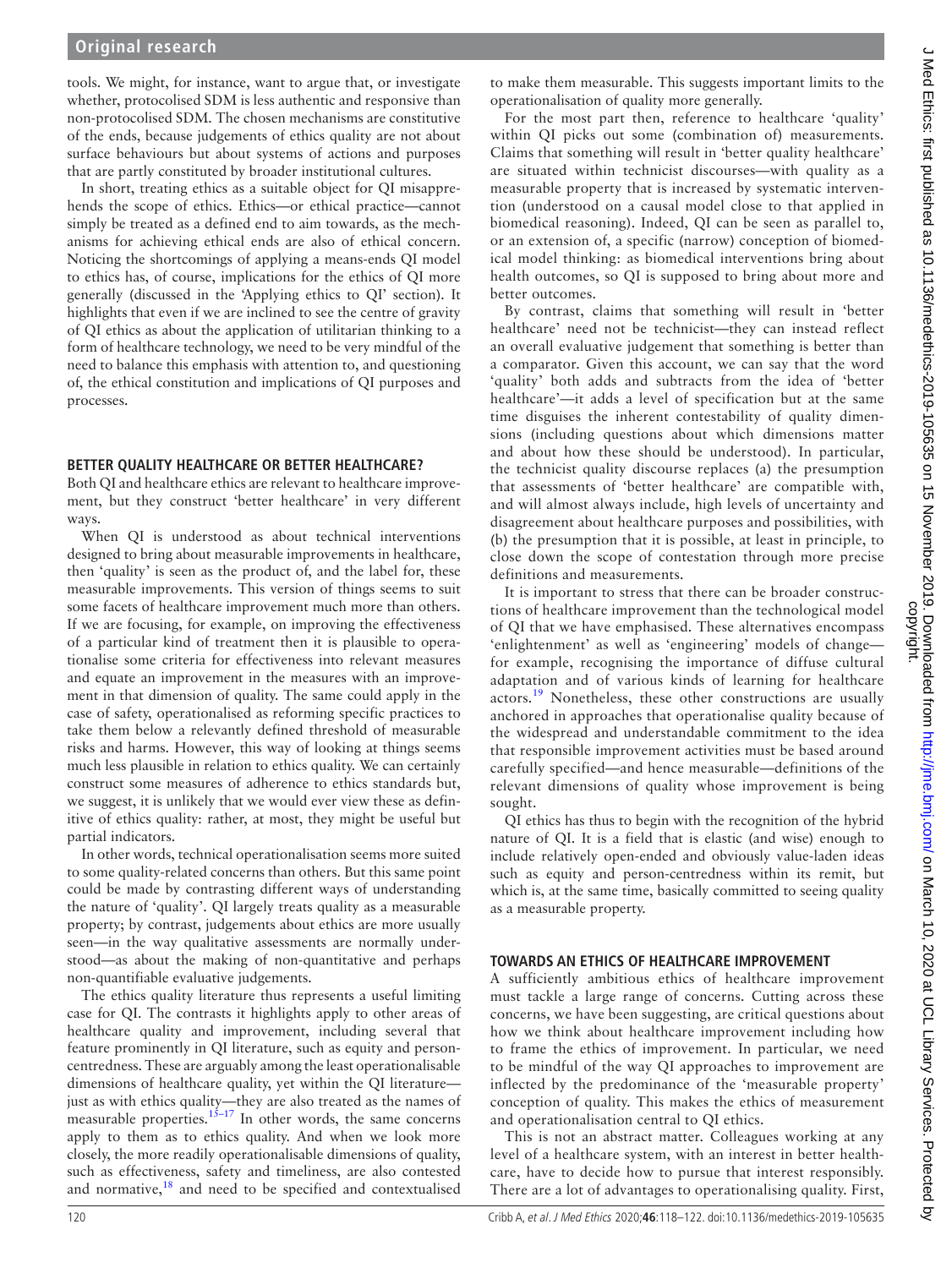there are crucial pragmatic questions: when you are working in a context dominated by the biomedical model, especially in an era of evidence-based policy, you are likely to be seen as both more persuasive and accountable if you are in a position to define and measure quality and QI. Second, these pragmatic advantages may coincide with more intrinsic advantages that arise from clarity, transparency and empirical testability. The actions of someone operating within technicist discourses of quality are therefore likely to be seen by many as more intelligible and legitimate and may therefore be more effective in motivating and sustaining change.

On the other hand, there are aspects of healthcare improvement where operationalisation of quality and QI is more problematic in principle and can potentially create problems in practice. For example, the notion that healthcare can be made more patient-centred by developing, applying and monitoring measures of patient experience is highly problematic. There are multiple competing candidates for what counts as good patient experience, and there is little evidence that applying such measures works to improve care on their own terms.<sup>[20](#page-4-2)</sup> Moreover, in some cases reliance on measures that lack credibility as indicators of patient-centredness may arguably undermine that aspect of quality as much as promote it. In very many cases the claim that some instance (some practice, some service) of healthcare has become better will be highly complex and inherently contestable. In these cases, pointing to a change in some set of measures may be relevant but is unlikely to be decisive. Rather we would be inclined to turn to a combination of quantitative and qualitative evidence and normative argumentation to determine whether x or y is better and, moreover, not to treat any single piece of evidence as conclusive in revealing whether healthcare has been improved. $^{21}$  $^{21}$  $^{21}$  Of course some operationalisation will be possible in these cases but it is likely to distort or obscure important value questions. In other words, the surface 'transparency' of operationalisation can come at a cost, including a loss of transparency about why and how specific interpretations of quality have been selected from a repertoire of possible interpretations.

It is equally possible to shift emphasis in the other direction—that is, to apply the notion that quality judgements are contestable evaluative judgements to core areas of quality such as effectiveness. For example, if we were to adopt the plausible notion that what counts as 'effective' is sometimes a function of what matters to individual people, this would take us in that direction. It may, at least sometimes, be a way of introducing greater responsiveness and sensitivity into assessments of effectiveness but it also undoubtedly creates challenges for measurement and comparability and thus overall for practicability.

Thus one of the core, but neglected, ethical questions the field of healthcare improvement faces is how we should strike a balance between the two approaches to thinking about quality-related assessments—'measurable property' or 'evaluative judgement' approaches—that we have highlighted. As well as providing an important agenda for healthcare ethics this also suggests the need to enlarge the field of 'improvement science' so that it more explicitly incorporates and addresses normative issues.<sup>[22](#page-4-4)</sup> Building greater capability in this interdisciplinary area is an academically interesting project and is of great practical importance if claims about 'improvements' are to be rigorously grounded.

More broadly, and in conclusion, we are arguing that healthcare improvement—even understood in the relatively narrow sense as the quasi-professional domain of QI—is a very

complex and diverse field, which merits an equally rich field of ethical analysis. As we have noted, there are multiple conceptions and dimensions of 'quality', and hence contests about how to interpret, prioritise and combine different dimensions, such as effectiveness or person-centredness. In addition, there is a wide variety of (sometimes competing, sometimes complementary) QI methodologies which have partly arisen out of the adoption and adaptation of industrial models (eg, Total Quality Management, Lean, Six Sigma,  $\text{etc}^{23}$ ) and partly from a range of behavioural and social science developments.<sup>24</sup> This means there are a multitude of questions about the ethical defensibility and merits of diverse improvement methods, and the specific challenges and dilemmas they pose for different kinds of actors—system leaders, managers, health professionals, patients and communities and so on—working at different levels of healthcare systems. Finally, the ethics of QI needs to be seen in the context of broader conceptions of, and debates about, healthcare improvement and needs to attend to the inherent ethical constitution of all improvement activities,  $2<sup>5</sup>$  and the ways in which improvement purposes and practices are necessarily saturated with ethical contestation.

**Contributors** All authors contributed to the development and drafting of this article.

**Funding** This work was supported by the Wellcome Trust (209811).

**Competing interests** None declared.

**Patient consent for publication** Not required.

**Provenance and peer review** Not commissioned; externally peer reviewed.

**Open access** This is an open access article distributed in accordance with the Creative Commons Attribution 4.0 Unported (CC BY 4.0) license, which permits others to copy, redistribute, remix, transform and build upon this work for any purpose, provided the original work is properly cited, a link to the licence is given, and indication of whether changes were made. See: [https://creativecommons.org/](https://creativecommons.org/licenses/by/4.0/) [licenses/by/4.0/.](https://creativecommons.org/licenses/by/4.0/)

#### **References**

- <span id="page-3-0"></span>Baily MA, Bottrell M, Lynn J, et al. The ethics of using Qi methods to improve health care quality and safety. [Hastings Cent Rep](http://dx.doi.org/10.1353/hcr.2006.0054) 2006;36(4):S1-40.
- 2 Jennings B, Baily MA, Bottrell M, et al. Health care quality improvement: ethical and regulatory issues. Garrison, NY: The Hastings Centre, 2007.
- <span id="page-3-3"></span>3 Dixon N. Guide to managing ethical issues in quality improvement or clinical audit projects. London, UK: Healthcare Quality Improvement Partnership, 2017.
- <span id="page-3-1"></span>4 Lynn J, Baily MA, Bottrell M, et al. The ethics of using quality improvement methods in health care. [Ann Intern Med](http://dx.doi.org/10.7326/0003-4819-146-9-200705010-00155) 2007;146(9):666–73.
- <span id="page-3-2"></span>5 Fiscella K, Tobin JN, Carroll JK, et al. Ethical oversight in quality improvement and quality improvement research: new approaches to promote a learning health care system. [BMC Med Ethics](http://dx.doi.org/10.1186/s12910-015-0056-2) 2015;16(1):63.
- <span id="page-3-4"></span>6 Donabedian A. The quality of medical care. [Science](http://dx.doi.org/10.1126/science.417400) 1978;200(4344):856–64.
- Maxwell RJ. Quality assessment in health. [BMJ](http://dx.doi.org/10.1136/bmj.288.6428.1470) 1984;288(6428):1470-2.
- <span id="page-3-5"></span>8 Institute of Medicine (U.S). Crossing the quality chasm: a new health system for the 21st century. Washington, DC: National Academy Press, 2001.
- 9 NHS Improvement. Single oversight framework. London, UK: NHS Improvement, 2017.
- <span id="page-3-6"></span>10 Wolf S. Quality assessment of ethics in health care: the accountability revolution. Am J Law Med 1994;20(1-2):105–28.
- <span id="page-3-7"></span>11 Crigger B-J, Wynia M. Evaluating ethics quality. [AJOB Prim Res](http://dx.doi.org/10.1080/21507716.2012.756837) 2013;4(1):2-6.
- <span id="page-3-8"></span>12 Cook RS, Foglia MB, Landon MK, et al. Preventive ethics: addressing ethics quality
- gaps on a systems level. 2nd edn. Washington, DC: Veterans Health Administration, 2014.
- <span id="page-3-9"></span>13 Cribb A, Entwistle VA. Shared decision making: trade-offs between narrower and broader conceptions. [Health Expect](http://dx.doi.org/10.1111/j.1369-7625.2011.00694.x) 2011;14(2):210-9.
- 14 Gerwing J, Gulbrandsen P. Contextualizing decisions: stepping out of the SDM track. [Patient Educ Couns](http://dx.doi.org/10.1016/j.pec.2019.03.024) 2019;102(5):815–6.
- <span id="page-3-10"></span>15 Siegel B, Sears V, Bretsch JK, et al. A quality improvement framework for equity in cardiovascular care: results of a national collaborative. *[J Healthc Qual](http://dx.doi.org/10.1111/j.1945-1474.2011.00196.x)* 2012;34(2):32–43.
- 16 Wyatt R, Laderman M, Botwinick L, et al. Achieving health equity: a guide for health care organizations. IHI white paper. Cambridge, MA: Institute for Healthcare Improvement, 2016.
- 17 Robinson JH, Callister LC, Berry JA, et al. Patient-Centered care and adherence: definitions and applications to improve outcomes. [J Am Acad Nurse Pract](http://dx.doi.org/10.1111/j.1745-7599.2008.00360.x) 2008;20(12):600–7.

੍ਰ